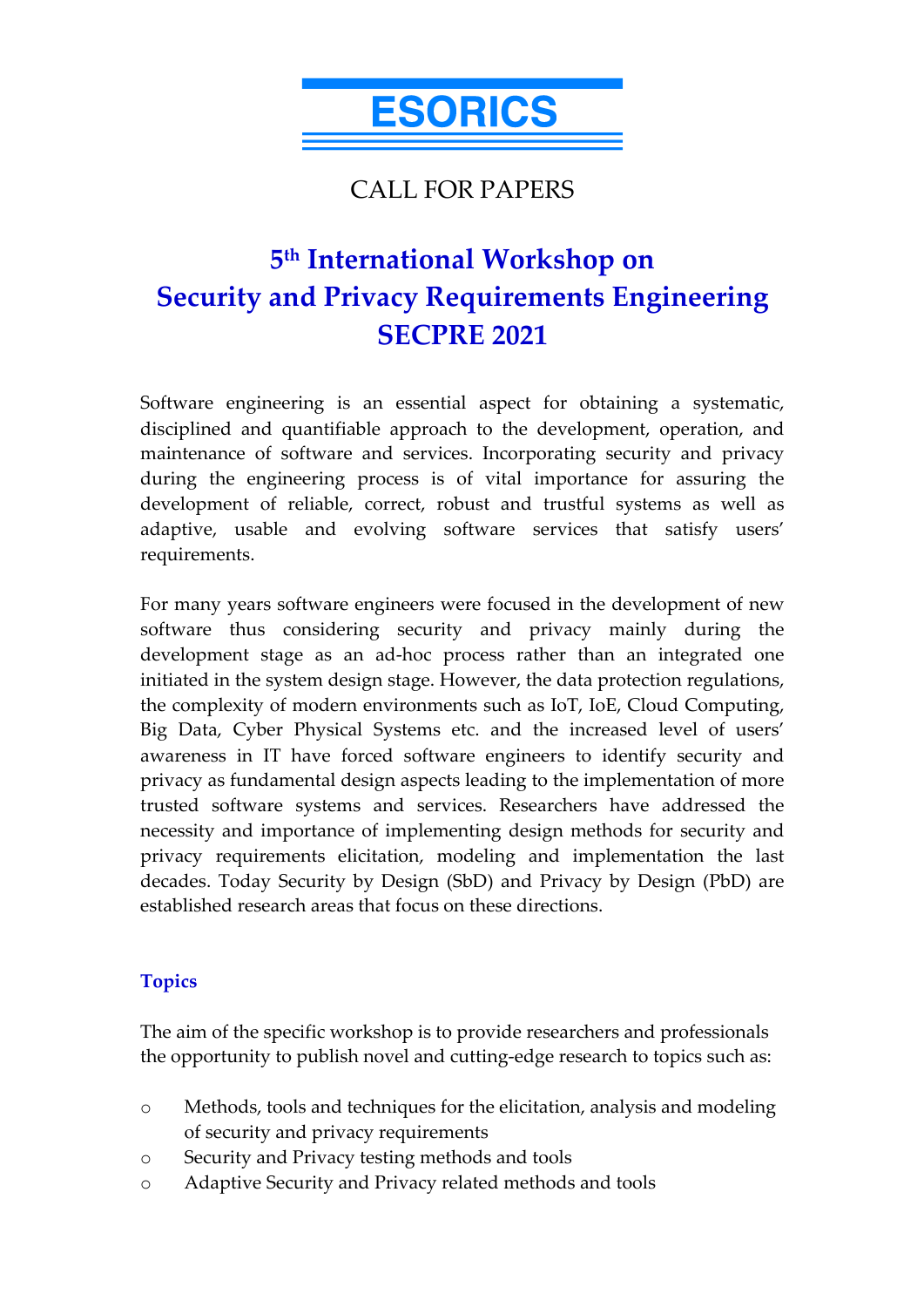- o Methods and tools for designing usable secure and privacy-aware systems
- o Methods and tools for the coordination of legal requirements along with Security and Privacy requirements
- o Security and Privacy requirements verification
- o Integration of functional, security and privacy requirements
- o Security by design issues
- o Privacy by design issues
- o SbD and PbD legal and regulatory issues.

# **Submission**

Submitted papers must not substantially overlap with papers that have been published or that are simultaneously submitted to a journal or a conference/workshop with proceedings. The workshop proceedings will be published by Springer in the Lecture Notes in Computer Science (LNCS) series.

All submissions should follow the LNCS template from the time they are submitted. Submitted papers can be either full papers or short papers. Full papers should be at most 20 pages while short papers should be at most 8 pages including the bibliography in both cases. All submissions must be written in English. Submissions are to be made to the Submission web site. Only pdf files will be accepted.

Submissions not meeting these guidelines risk rejection without consideration of their merits. Authors of accepted papers must guarantee that their papers will be presented at the workshop.

Extended versions of high quality accepted papers will be given fast track opportunity to be published in Information and Computer Security journal.

Submissions are made through the Easychair following the link: https://easychair.org/conferences/?conf=secpre2021

# **Important Dates**

Submission Deadline: 28 June 2021 (11:59 p.m. American Samoa time UTC-11)

Notification to Authors: 19 July 2021

Camera-Ready versions: 16 August 2021